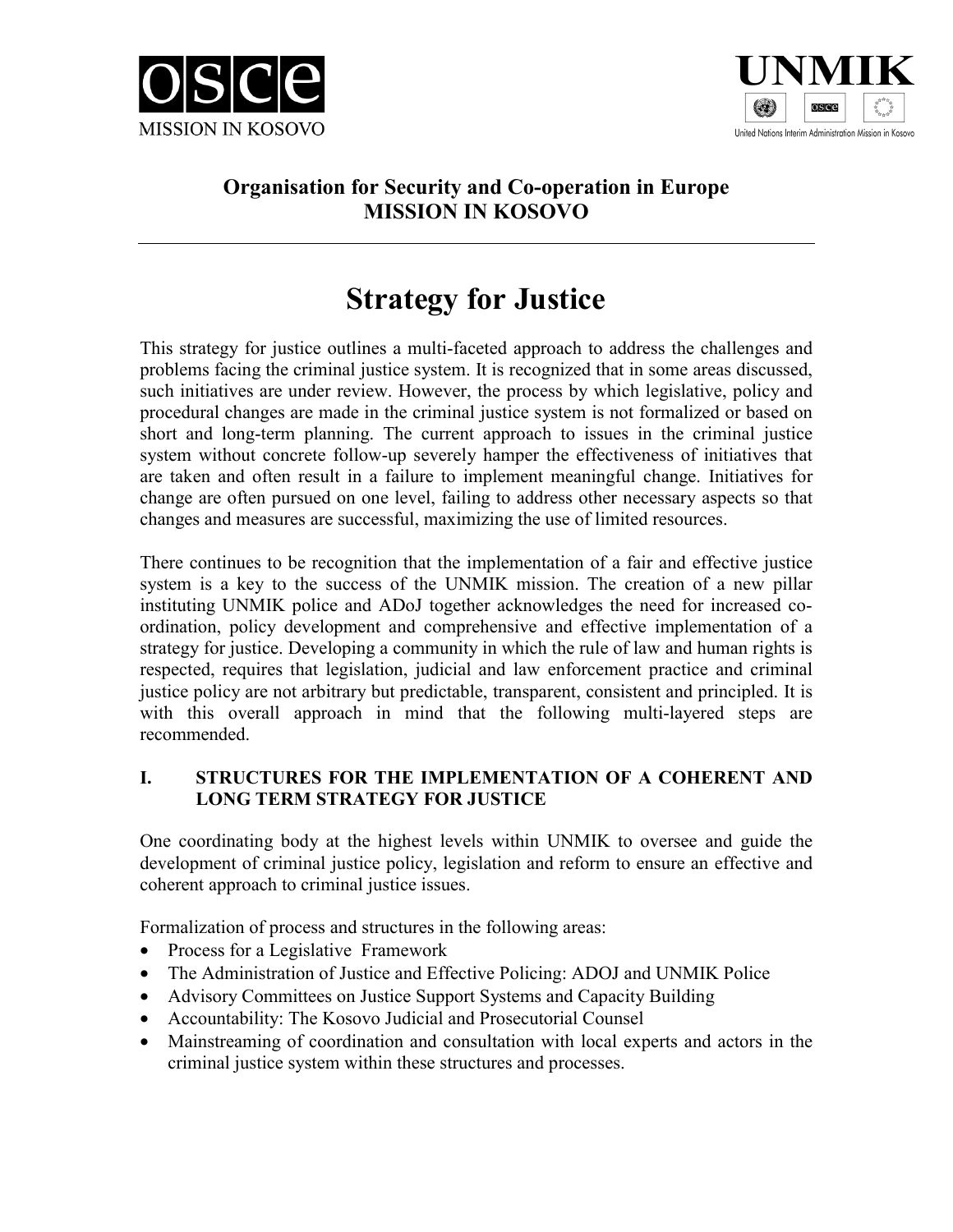### **II. CO-ORDINATING BODY ON POLICY, RESPONSE AND DEVELOPMENT: Criminal Justice Advisory Group**

A criminal justice advisory group (CJAG) should be established chaired by the PDSRSG to respond to cases under consideration for executive orders, general trends and policy and legislative issues. This group should be directly linked to the SRSG and consist of qualified UNMIK staff with criminal justice experience. As such, the CJAG should consist of the primary agencies, offices and departments concerned

with criminal justice experience. As such, CJAG should consist of the primary agencies, offices and departments concerned with criminal justice issues, UNMIK Police Commissioner and Head of ADoJ, OSCE Human Rights and Rule of Law, Office of the Legal Advisor (OLA) to the SRSG and KFOR, that together can provide a coherent and co-ordinated response and develop comprehensively the justice system.

### **A. Oversight and Guidance**

The CJAG would formalise the current initiatives regarding criminal justice issues and meet regularly to review and co-ordinate the policy and legislative development. When reviewing work in multi-disciplinary areas of criminal justice development, the CJAG would invite the head of the relevant agency or department to attend the meeting, such as the Head of UNICEF, the Head of the Department of Health and Social Welfare or the Head of UNHCR.

### i. *Legislative Framework*

A formalised process for legislative review supervised by the CJAG would ensure that legislative reform is coherent and effective, that such reform complies with human rights standards and that local experts review reform on the basis of a policy for interim and long-term legislative development.

# ii. *Administration of Justice and Effective Policing*

Working in a new consolidated structure under the CJAG, the co-ordinated duties of ADoJ and UNMIK police regarding the criminal justice system would be developed. This paper outlines recommendations for priority administrative development within the relevant agencies. The CJAG would further ensure that policy development in justice support systems and capacity building as well as legislative reform are implemented through ADoJ and UNMIK Police.

# *iii. Justice Support Systems and Capacity Building*

The work of *ad hoc* working groups, task forces and committees on multi-disciplinary and co-ordinated responses to criminal justice issues would be formalised into advisory subcommittees under the oversight and guidance of the CJAG. These secondary advisory bodies would be tasked with formulating comprehensive work plans for the effective implementation of legislative and policy change. The subcommittees would work regularly and long-term, continuing to develop policy and initiatives and may also fund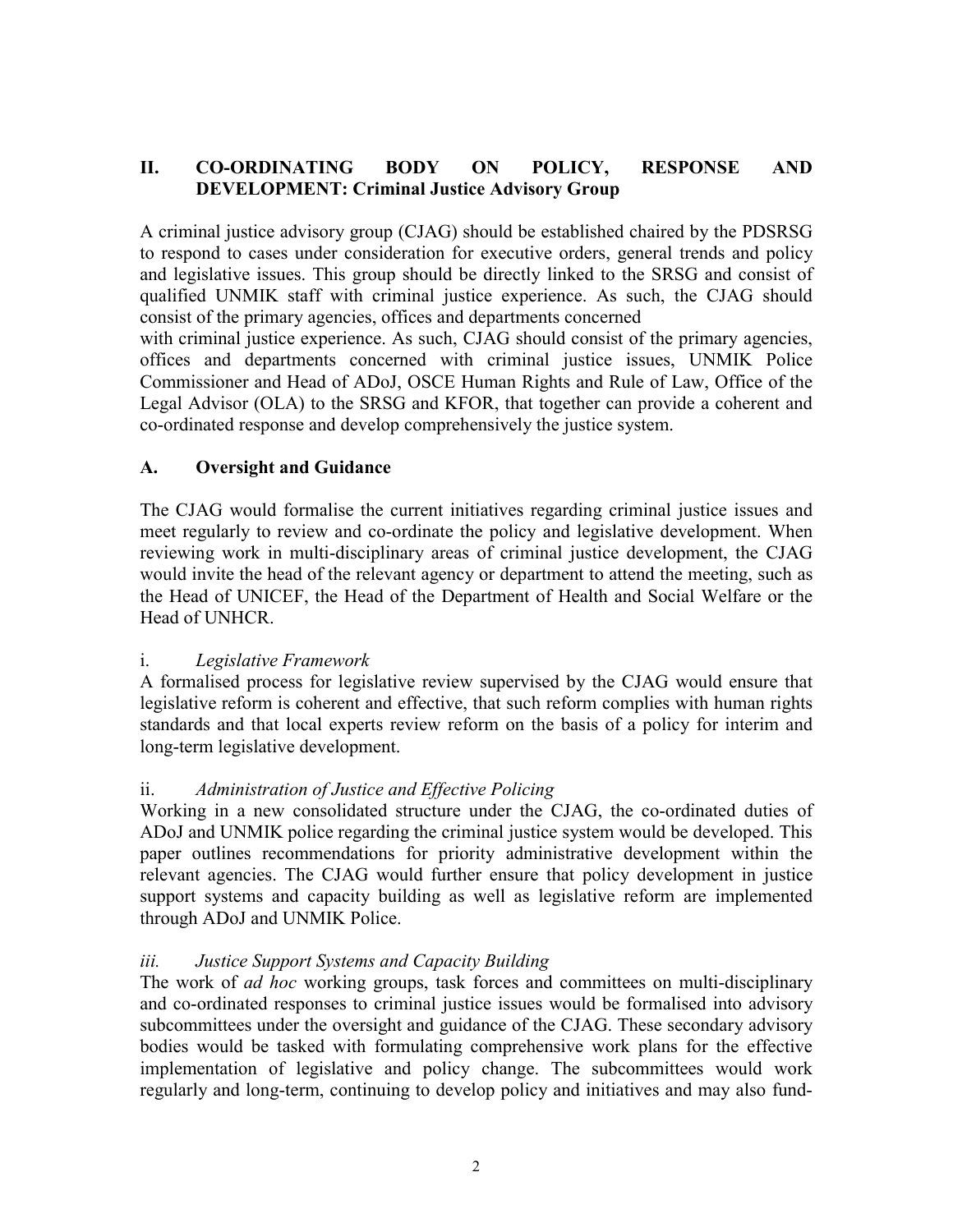raise and elicit donor support for particular projects or initiatives to address their areas of concern. Where there is presently a gap in development of criminal justice support systems, the CJAG would task staff from UNMIK and other agencies to form a subcommittee.

# **B. Executive Detentions**

The CJAG would develop the policies and procedures by which a case is considered for executive detention to ensure that this authority is used as a last resort when all other judicial avenues have been exhausted and that all cases for executive orders are evaluated under the three-prong test. The following are recommendations for policy and procedures for the issuance of an executive order to detain:

- To ensure transparency in the use of executive orders to detain, the CJAG would authorize the publication and dissemination of the three-prong test to judges, prosecutors and defense counsel.
- The CJAG itself should make the determination of whether there is a substantial showing that a case meets each of the requirements under the three-prong test. Only cases that satisfy this test should be considered for a recommendation for executive detention to the SRSG. The majority presence of international judges in a case should alleviate any need for an executive order since the third prong will be absent.
- Executive orders to detain should provide the basis for the decision; that is, it should particularise the basis on which each prong of the test is satisfied. Such orders to detain should be immediately provided to the detainee and his counsel.
- All executive orders should be automatically reviewable by a court composed of exclusively international judicial personnel on the basis of a challenge by the detainee, in line with international human rights standards.

### **C. Consultation and Local Involvement**

The CJAG should regularly discuss developments, legislative and policy initiatives with the local authorities in the criminal justice area. In particular, it should meet regularly with the President of the Kosovo Supreme Court, the Presidents of the District Courts and the Chief Prosecutors Offices.

### **III. LEGISLATIVE FRAMEWORK: Standarizing the Legislative Process of Promulgating Regulations**

All legislative initiatives concerning criminal justice should be overseen by the CJAG during the drafting and development stage. Once drafted, they should be passed through a Human Rights Audit Committee and the Joint Advisory Council on Legislative Matters (JAC) which would then review the draft on the basis of a policy regarding interim and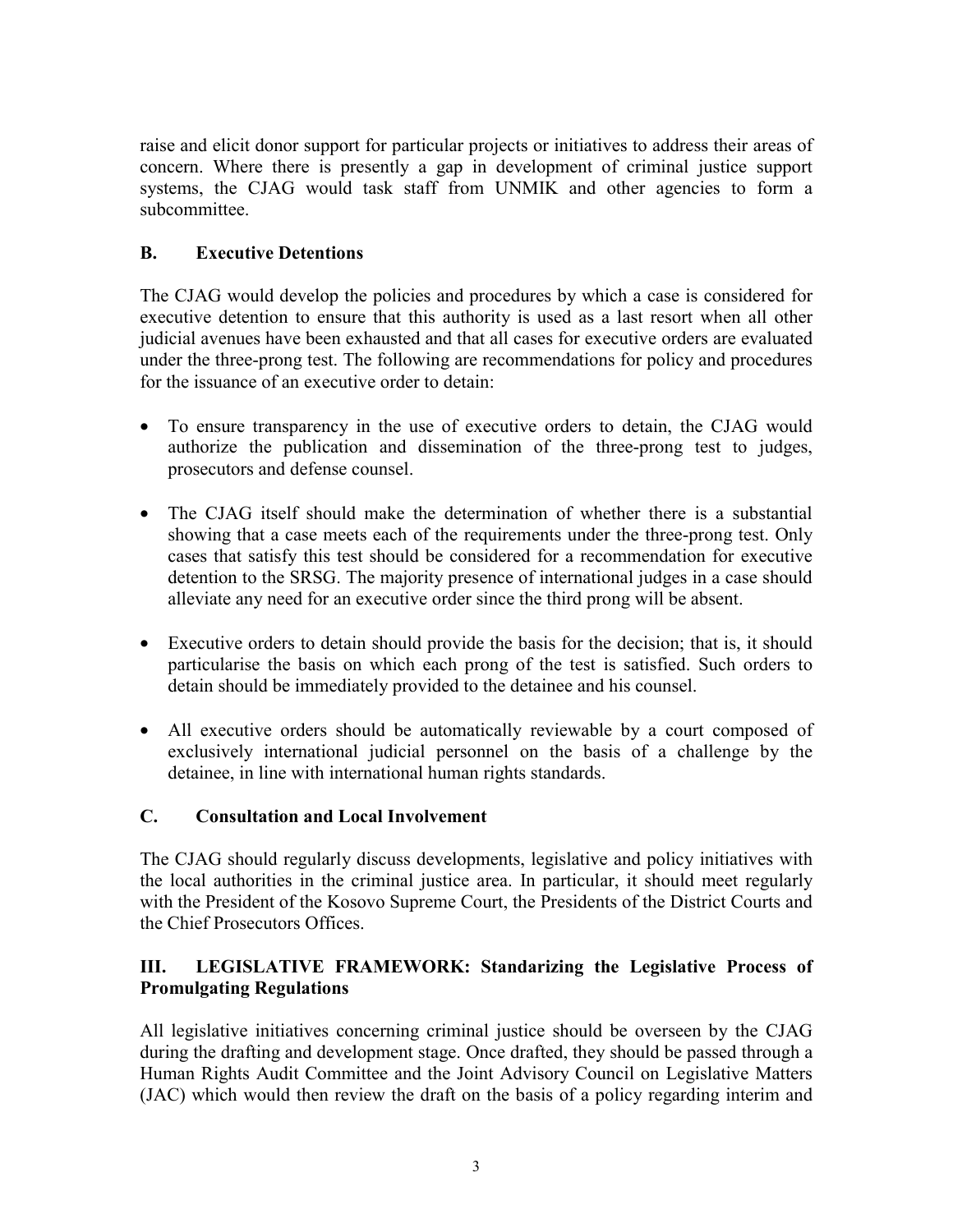long-term legislative reform. Once translated, new regulations would be given to the SRSG for promulgation and the CJAG would ensure an effective mechanism for dissemination. This process should be able to be expedited where necessary.

# **A. Formalised Review of Draft Regulations regarding Criminal Justice**

All advisory subcommittees of the CJAG, UNMIK Police, OLA and ADoJ should be required to inform the CJAG of legislative reform, timeframe for reform and plan of effective implementation of new law.

All draft regulations regarding criminal justice should be accompanied by a legislative history, explaining the object and purpose of the law and providing an explanation as to the impact of the new law on the current applicable law by mentioning articles of the law, which are revoked or amended.

All draft regulations should be accompanied with a plan for implementation, which includes a list of all administrative directives, policies and procedures, court circulars and other documents which are necessary for the effective implementation of new law.

# **B. Human Rights Audit Committee**

The CJAG would distribute **all** draft regulations regarding criminal justice to the human rights components of UNMIK and relevant UN agencies, to ensure that new laws are in conformity with human rights standards.

The human rights components of the UNMIK mission including the SRSG's Human Rights and Community Affairs Unit (HRCA), the OSCE Human Rights Division, the Office of the High Commissioner for Human Rights (OHCHR), the Human Rights Advisor to UNMIK Police, the Department of Civil Society and Good Governance and the Council of Europe would form a Human Rights Audit Committee (HRAC) that is tasked with the *expedited* review of all draft regulations for human rights compliance. HRAC would issue a certification of compliance with human rights standards.

Once formed, the current draft regulation on Access to Counsel would be immediately subject to audit by the Human Rights Audit Committee.

# **C. Joint Advisory Council on Legislative Matters**

The JAC should be appraised of and record the progress of all legislative reform initiatives regarding criminal justice. This structure would also be consulted prior to draft regulations being finalised.

The JAC would be requested by the CJAG to create a policy on the interim use of legislative reform in the form of Regulations so as to advise the SRSG on Regulations that will need to be amended or rescinded when the criminal code and criminal procedure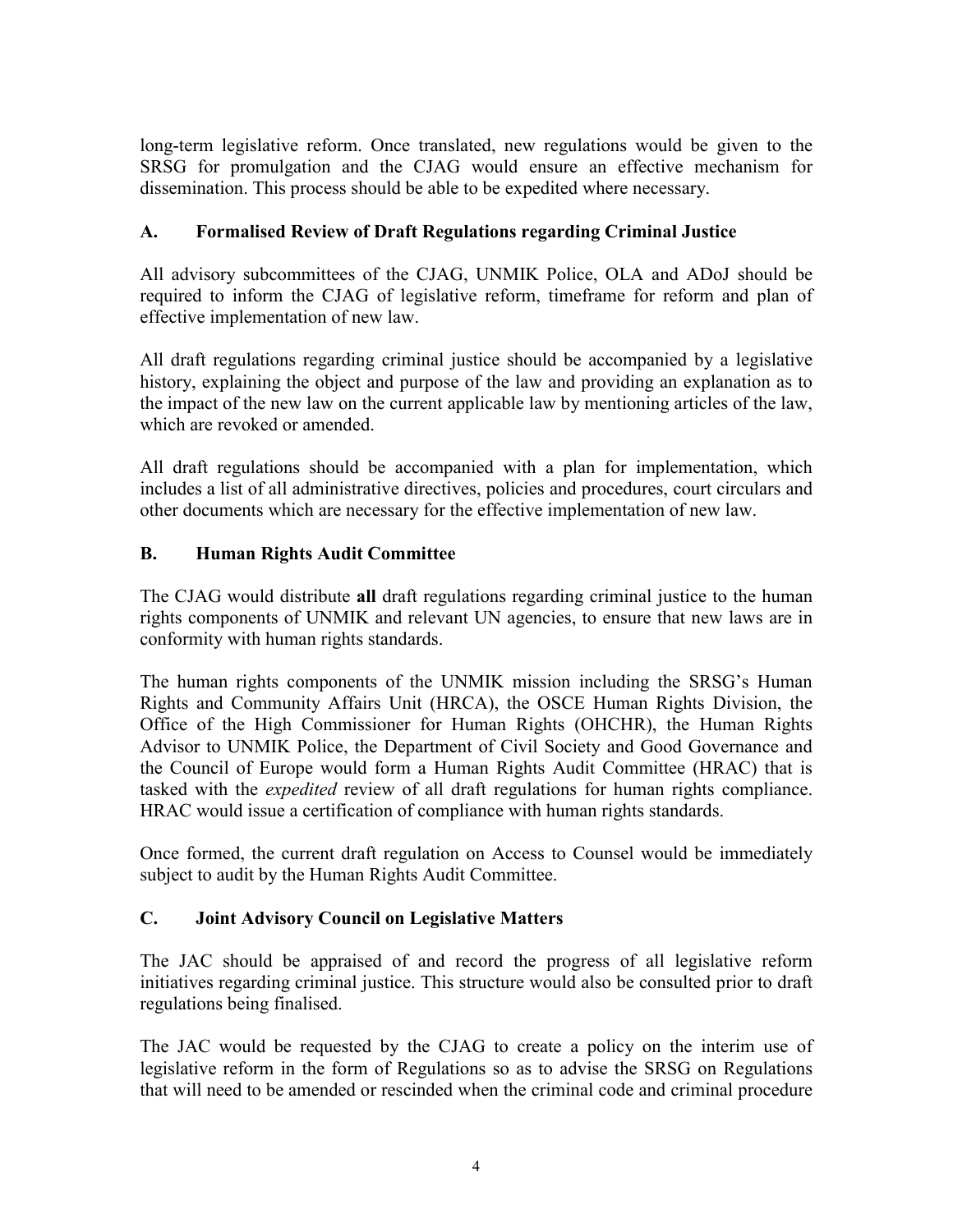code are promulgated. Such a policy would allow for legislative reform at present to more immediately address particular issues while ensuring that the law is not duplicated once the draft codes are in effect.

# **D. Translation and Dissemination**

New Regulations should be forwarded to the SRSG for promulgation only once they are translated in all three official languages. Regarding the legislative history attached, there should no requirement that it be translated on the date of promulgation. There should, however, be expedient translation of these histories once the Regulation is signed.

The CJAG would direct the revision of the current system of dissemination of Regulations by ADoJ to ensure the immediate and direct dissemination of new Regulations and their histories to all appointed judges and public prosecutors.

For defence counsel, the Criminal Defence Resource Centre in co-ordination with the Kosovo Bar Association should be requested to ensure the immediate dissemination of new Regulations and their histories to all practising defence lawyers.

# **IV. ADMINISTRATION OF JUSTICE AND EFFECTIVE POLICING**

The following are recommendations for priority administrative and operational goals for ADoJ and UNMIK Police in a consolidated structure:

# **A. Appointments and Remuneration**

An international should be appointed to the Chief Prosecutors Office of the Kosovo Supreme Court. The international prosecutor should be authorised to review all war and ethnically-motivated criminal cases and genocide indictments and, where appropriate, the indictment should be amended or abandoned.

Particular judges should be appointed within the District and Municipal Courts to be criminal family judges who will handle cases of domestic violence, sexual offences when related to family, criminal child abuse and neglect. These difficult cases require judges with particular training in and sensitivity to the issues as with juvenile judges.

The tenure of appointment of international judges and prosecutors should be increased to 12 months.

There should be a remuneration increase for local judges and public prosecutors, for forensic pathologists of the Forensic Institute and for KPS officers.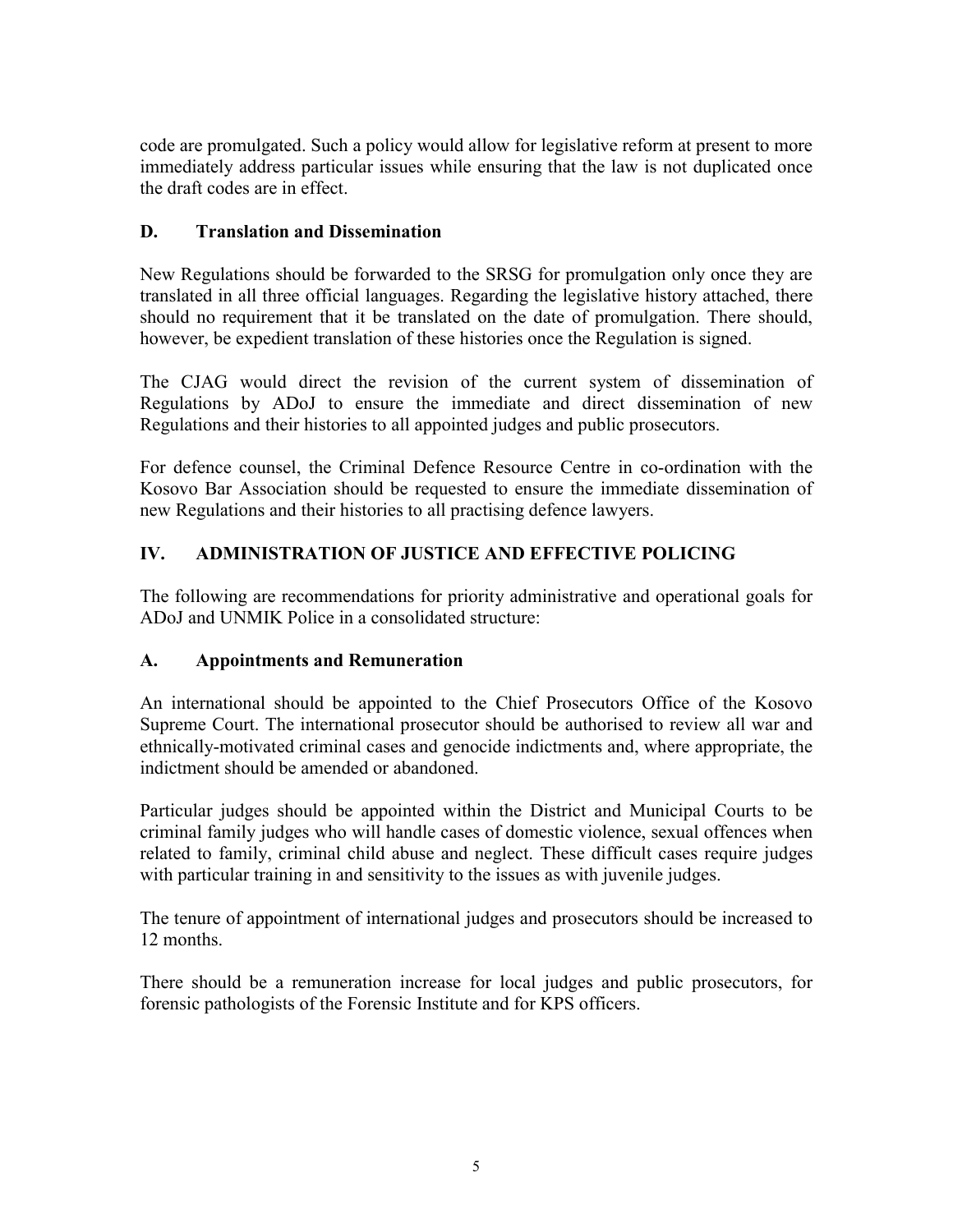### **B. Policy on International and Local Work Distribution and Regulation 2000/64**

There should be the development of a coherent approach to the work distribution between international and local judges and public prosecutors involving ways to enhance working relationships and professional courtesy. For example, the use of international and local prosecutor teams would be effective in capacity building of local public prosecutors particularly in difficult cases such as organised crime prosecutions.

There should be an immediate formalization of the criteria upon which *Regulation 64* petitions are reviewed. These criteria should be disseminated to defense counsel with the assistance of the Criminal Defense Resource Centre and the Kosovo Bar Association. These criteria should be likewise disseminated directly to all appointed judges and public prosecutors.

Attached to the criteria should be an explanation as to the reasoning and purpose behind *Regulation 64* to increase understanding and cooperation on this issue between international and local actors.

There should be a formal process through which the Presidents of the District Courts and relevant local judges and public prosecutors are made aware of the granting of a *Regulation 64* petition or the use of *Regulation 2001/02*.

The restriction on the scope of *Regulation 64,* namely that it does not apply to trials that have begun, should be reviewed and removed in light of the fact that it reduces the effectiveness and impact in certain cases.

### **C. Case Management in the District Courts**

A pre-trial review procedure for all district court cases should be established. This should involve the assignment of a case management assistant to all five of the district courts to assist the courts in setting trial dates and pre-trial review hearings. This person would also be designated as a contact for counsel.

Pre-trial review hearings should be instituted and be held within a limited period post indictment. In these hearings, the **presiding judge** of the trial panel would review, with the public prosecutor and defense counsel, the case to identify outstanding issues: the availability of counsel, expected length of trial, witnesses required including issues with proper service as well as identifying any outstanding forensic or other issues that require expert evidence. The **public prosecutor/court administrator** would be responsible for contacting the police liaison officer, prior to the pre-trial review hearing to **confirm** the service of summons and availability of witnesses. The Presidents of the District Courts should be required to ensure that presiding judges on indicted cases hold pre-trial review hearings on a regular basis.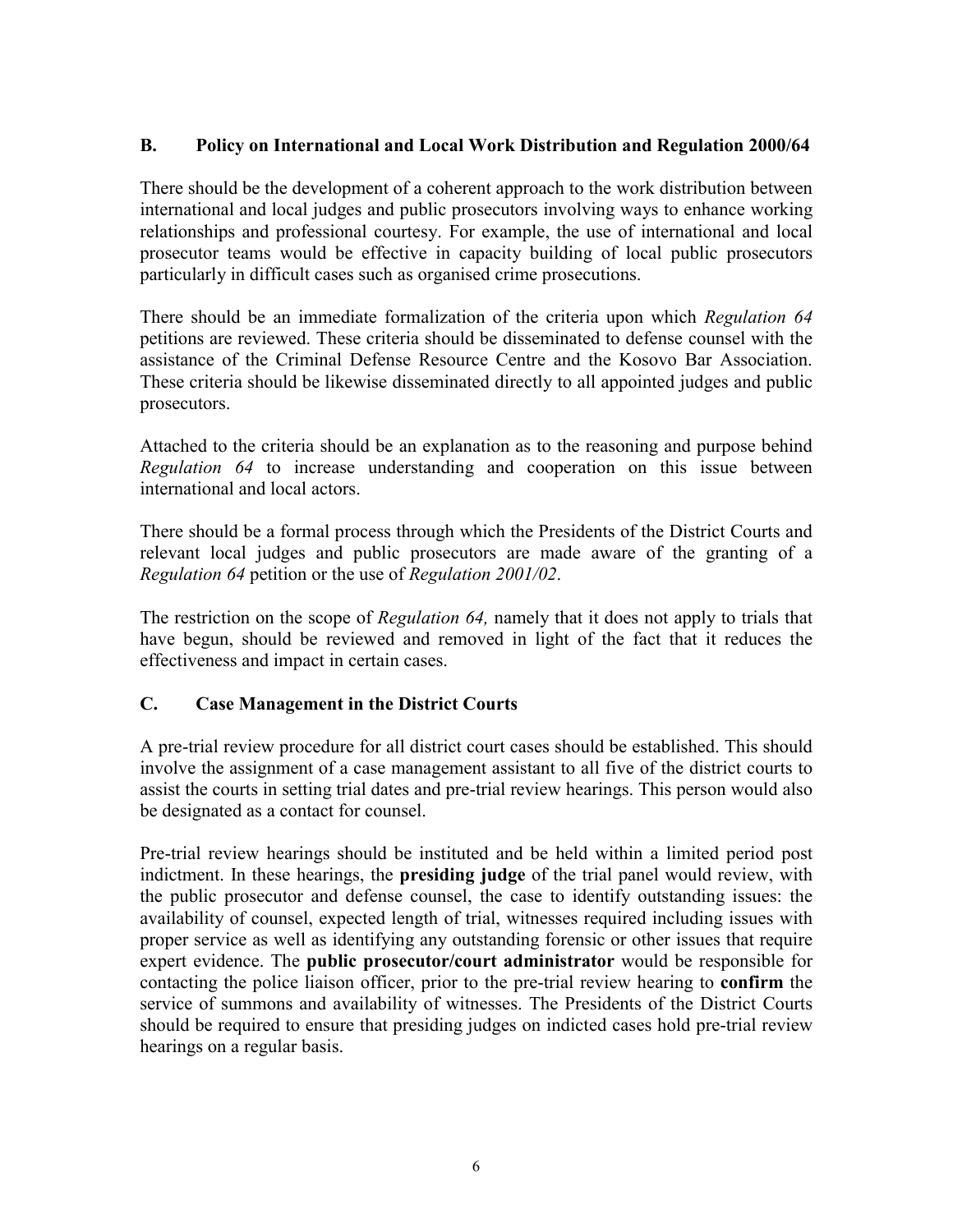# **D. Criminal Investigations**

Standard law enforcement investigation techniques should be pursued such as establishing a program for international and local (KPS) undercover police officers and joint international and local criminal investigation teams.

The recruitment of informers should be initiated with the establishment a centralised network for information collection.

The development of surveillance techniques and funding for the necessary equipment should be initiated including the establishment of the appropriate limitations and supervision to ensure that the use of such techniques are lawful and in conformity with international standards regarding criminal justice.

The establishment of crime hotlines should be also pursued accompanied by a public awareness raising campaign and community outreach regarding anti-crime measures.

### **V. SUPPORT SYSTEMS: Advisory Subcommittees on Justice Support Systems and Capacity Building**

Advisory subcommittees to the CJAG would be tasked to address particular areas of criminal justice policy, which require a co-ordinated and multi-disciplinary response. In this framework, operational and administrative units of ADoJ and UNMIK Police should work with other essential components of UNMIK on policy development, legislative change, Administrative Directives, Memorandums of Understanding, Manuals, internal policies and procedures, protocols and ensuring effective implementation of these initiatives.

Advisory subcommittees should be required to provide the CJAG with a comprehensive and detailed work plan laying out short, medium and long-term goals and multi-level outputs and reporting as indicators of work progress. Eventual overlap between subcommittees will require intervention by the CJAG.

These subcommittees should be obligated to schedule regular meetings with relevant local actors to ensure local input in the development of initiatives.

### **Subcommittee on Criminal Procedure and Judicial Support**

*Participants:* ADoJ, UNMIK Police, OSCE Rule of Law and OLA.

*Purpose:* examine interim legislative changes to the Code of Criminal Procedure (during the period of reform by the JAC), court circulars, systematic support needs of the courts such as effective summonsing procedures and court security, in order to increase the efficiency, effectiveness and fairness of proceedings.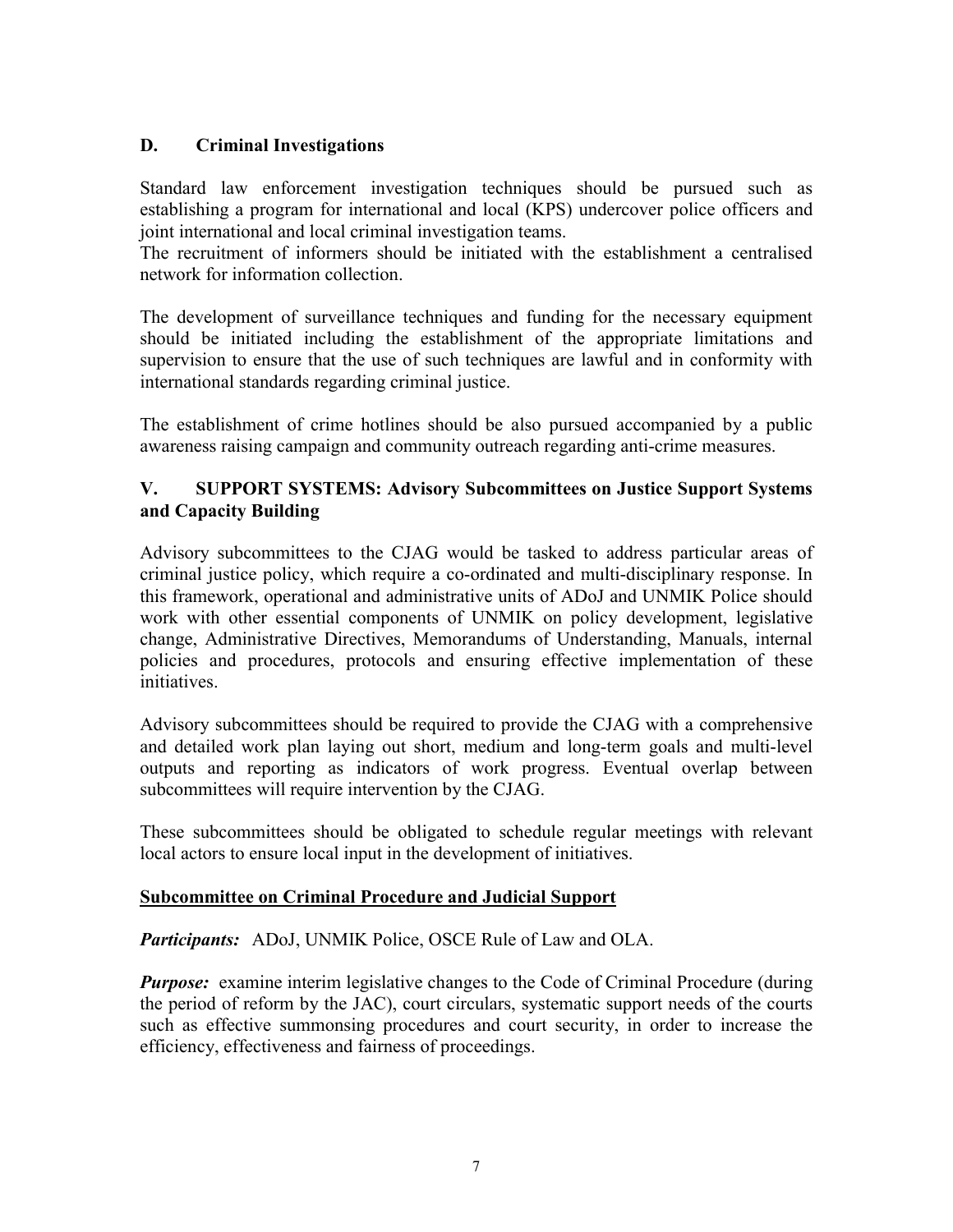#### *Priorities:*

#### *Right to Challenge Detention*

To meet basic international human rights standards, ensure the promulgation of a *habeas corpus* regulation.

#### *Ensuring a speedy trial*

To expedite proceedings where witnesses and victims are at risk of intimidation and/or harassment, allow the public prosecutor in serious criminal cases to proceed directly to indictment based on law enforcement investigations as permitted by the FRY CPC in cases under the jurisdiction of the municipal court.

A court circular should be distributed that interprets Art. 279 (2) FRY CPC requiring the court to schedule a trial within two months of the indictment. Only the defendant should be able to waive this requirement if he requires more time to prepare his defence.

#### *Evidentiary concerns*

To assist in guiding the proper and effective development of cases and limit the abuse of judicial discretion, consideration should be given to the development of appropriate evidentiary guidelines expanding on the evidence rules in the FRY CPC.

#### *Accurate investigations and trial records*

Until the summarising of testimony improves, *verbatim* trial records should be taken in all criminal trial and investigative proceedings.

#### *Sentencing Guidelines*

Assess sentencing approaches and the need for guidelines to assist in bringing objectivity and consistency to sentencing, including, the development of the Law on Penal Sanctions to include detailed ranges and aggravating and mitigating factors.

#### **Subcommittee on Legal Training and Capacity Building**

*Participants:* KPSS, UNMIK Police Trainers, the Kosovo Judicial Institute, ADoJ and OSCE.

*Purpose:* co-ordinate training and capacity building initiatives, ensure consistency in training for the police and the courts and respond with training initiatives in identified areas of need and legislative reform.

#### *Priorities:*

#### *Pre-requisite Training*

All judges and prosecutors, before they assume their official positions, should be obligated to attend training in addition to the professional bar exams. For international judges and prosecutors there should also be mandatory pre-entry training on domestic applicable law and compulsory continuing legal education on, amongst other things, the **ECHR**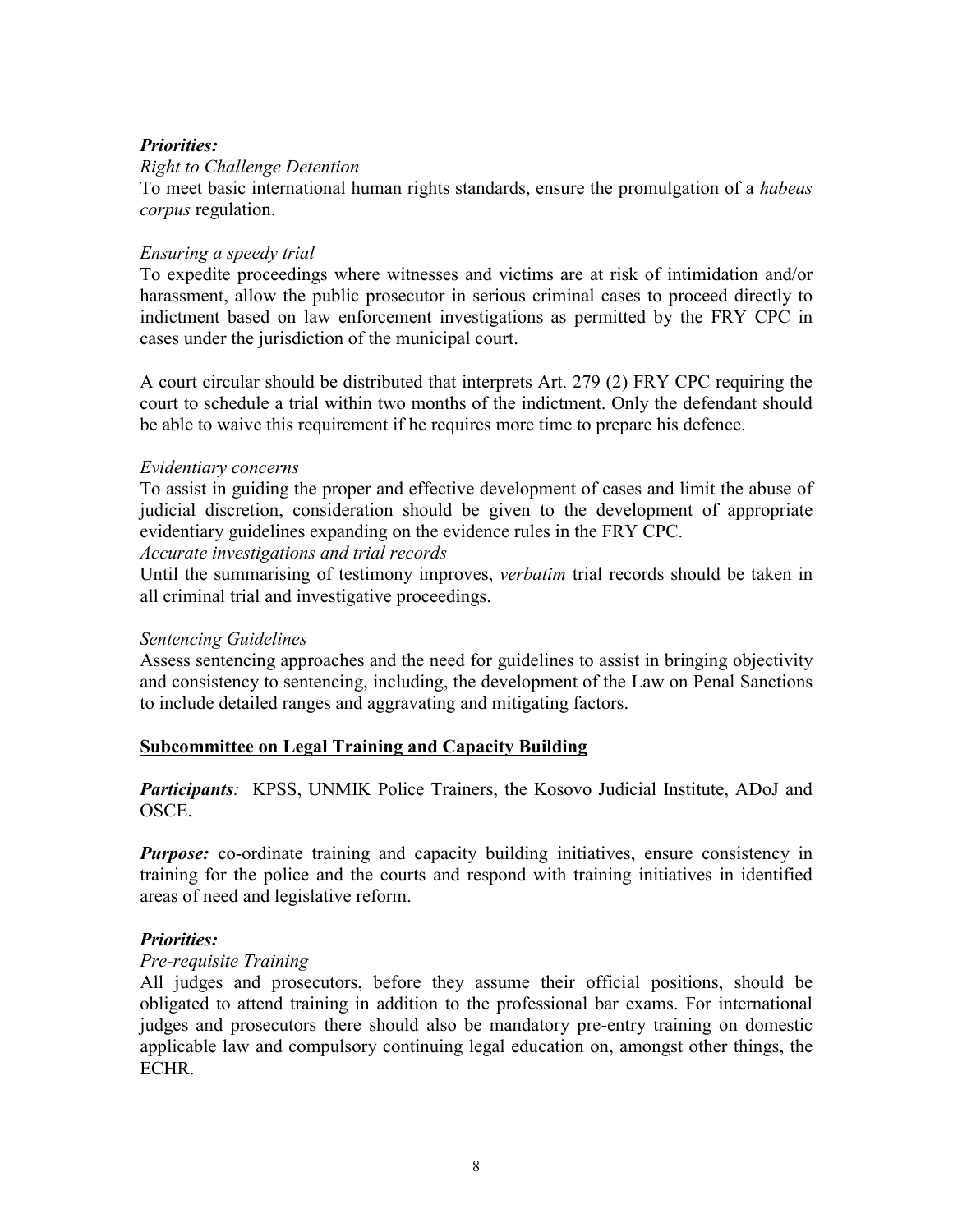#### *Continuing Legal Education*

Such education should be mandatory for all judges, public prosecutors and, in the case of defense counsel, a requirement of the Bar. Focus of continuing legal education should be: legal drafting; legal reasoning and the use of evidence to support decisions; the questioning of witnesses as a tool for to develop evidence; the treatment of vulnerable victims and witnesses, in particular victims of sexual or intra-familial violence in the courtroom. Continuing legal education programs should be facilitated by experts and use practical learning techniques, such as mock trials and videotaping.

#### *Professional Development*

The creation of professional development opportunities may include overseas practical training for selected judicial actors (including the observation of investigative and trial proceedings) and judicial mentors for local judges and public prosecutors wherein experienced professionals could provide tangible guidance on real issues as they arise in the courtrooms.

#### *Lay Judges*

A basic legal training course for lay judges should be implemented by the Kosovo Judicial Institute.

#### *Training in specialty areas*

There is particular need for coordinated training in specialty areas, such as the use of forensics in the courts, sexual violence, juveniles in conflict with the law, domestic violence and child abuse. In these areas, training initiatives should be coordinated and integrated with the Department of Health and Social Welfare.

#### **Subcommittee on Forensics and Investigative Tools**

*Participants:* ADoJ forensic specialist, the UNMIK Police Crime Lab representatives, UNMIK Police, representatives of the Forensic Institute, KPSS, the Department of Health and Social Welfare and OSCE.

*Purpose:* ensure the co-ordinated and comprehensive development of forensic services, including speciality areas of forensic expertise, and the effective collection and utilisation of forensic evidence by the police, courts and health institutions.

#### *Priorities:*

#### *Scenes of Serious Crime Unit*

A "Scenes of Serious Crime" Unit, including a local forensic pathologist and KPS officers, should be developed for immediate and 24 hour response to serious criminal cases throughout Kosovo.

#### *Forensic equipment*

All UNMIK police stations should be regularly provided sufficient basic evidence collection equipment, e.g., for fingerprinting, taking bodily fluids, drug analysis etc.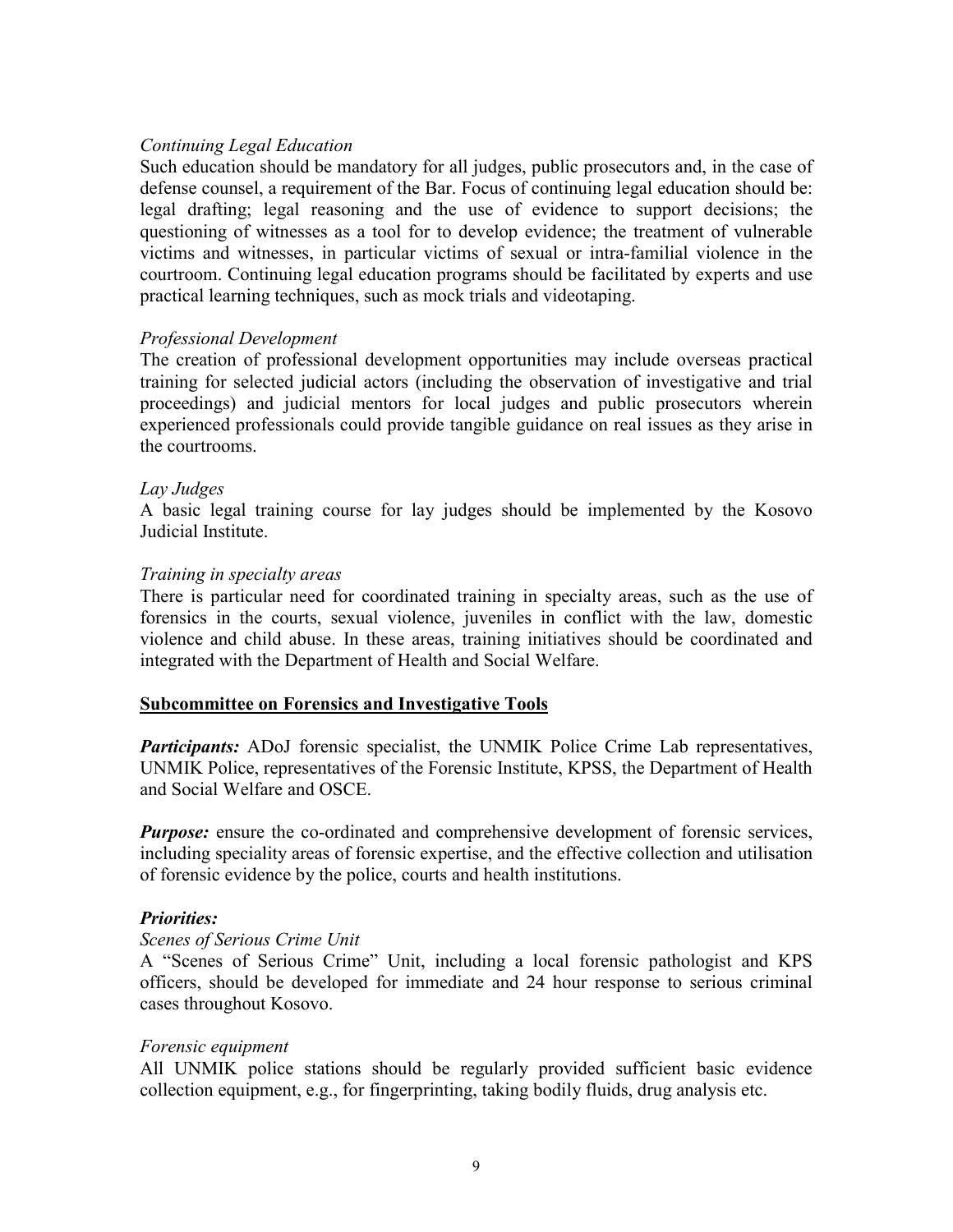#### *Speciality Forensic evidence*

A sexual violence suite should be established at the Forensic Institute, along with the development of protocols for the collection and preservation of evidence in cases of sexual violence and child abuse. The provision of modern rape and assault evidence kits to hospitals and clinics are necessary for the implementation of such protocols including the training of specialised personnel in the use of such kits and appropriate treatment of victims of sexual violence and child abuse.

### **Subcommittee on Victim and Witness Protection and Support Services**

*Participants:* UNMIK Police, ADoJ, SRSG's HRCA Unit, Department of Health and Social Welfare and OSCE

*Purpose:* address legislative changes already under review, ensure that the various levels of witness and victims protection and support needs are effectively implemented and resourced including the required equipment, create appropriate safe housing for witnesses and victims and develop victim support services, which include psychological, social services and referrals to legal assistance.

### **Subcommittee on Juveniles in Conflict with the Law and Criminal Child Abuse and Neglect**

*Participants:* UNICEF, SRSG's HRCA Unit, the Department of Health and Social Welfare, the Department of Youth/ Education, ADoJ, UNMIK Police, KPSS and OSCE.

*Purpose:* advise on and develop legislation, inter-agency co-ordination and programs to effectively prevent juvenile crime, the implementation of alternatives to detention for juveniles, and formulate policies and procedures for a justice response to criminal child abuse and neglect.

#### **Subcommittee on Sexual Offences and Domestic Violence**

*Participants:* ADoJ, UNMIK police, the Department of Health and Social Welfare, the Department of Youth/Education, UNICEF/UNIFEM, KPSS and OSCE.

*Purpose:* advise on and address a co-ordinated criminal justice and social service response to violence against women, including domestic violence and sexual offences and formulate a multi-disciplinary approach to combat the increase in juvenile/young adult sexual crime.